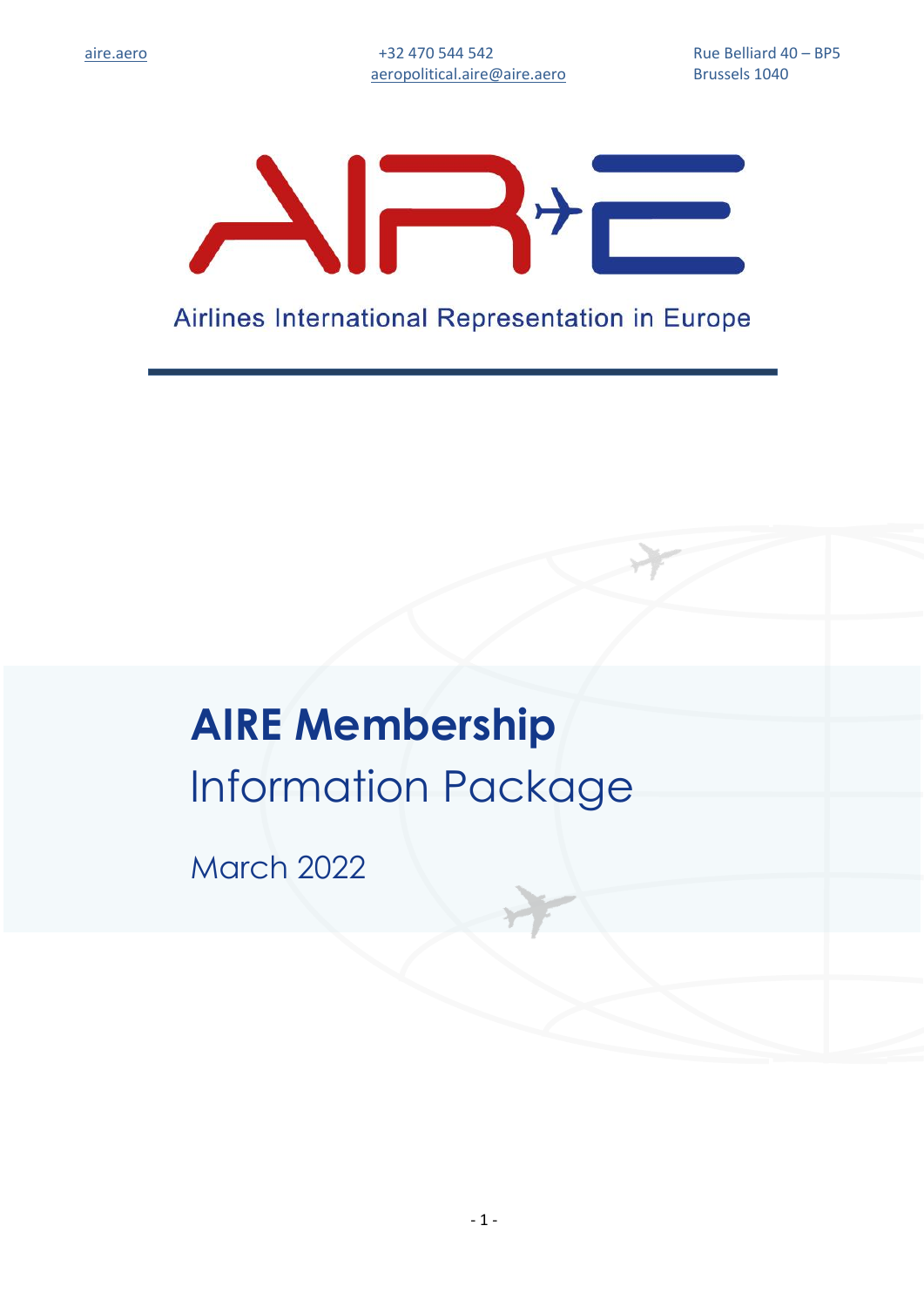

### **About AIRE**

Our Association welcomes Airlines from within and outside the EU, of all business models and sizes. The governance ensures that all members are involved in the decision-making process.

#### **Our Mission**

AIRE's mission is to provide on-time and accurate information on all issues impacting the airline sector. The association represents its members and gives them access to the EU and international institutions, agencies and regulators.

It is a recognized expert body bringing a concrete and constructive contribution to the legislation making process.



It is a reliable industry partner strongly engaged in the stakeholders' consultation process, in the governance of the industry-led bodies and in the social dialogue.

As in a genuine trade association AIRE strategy, work programme and priorities are decided by its members.

#### **Our Objectives**

- Establish the most cost-effective environment for our members
- Oppose over-regulation of the airline sector
- Demand economic regulation of airlines' monopoly providers
- **Demand good governance from the regulators**
- Offer its members excellent value for money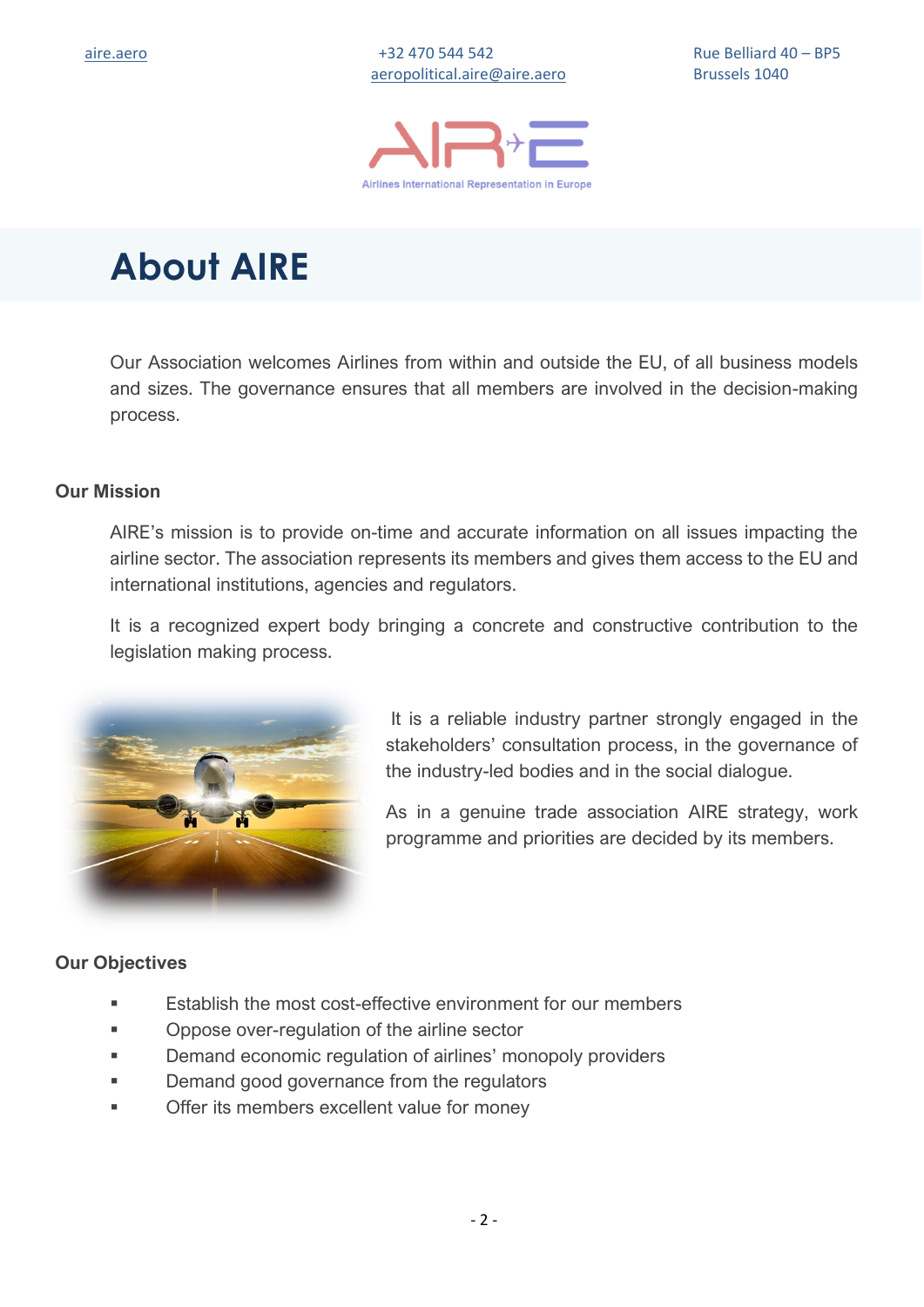

### **Topics Covered**

AIRE's activities and representations cover the whole range of topics affecting the airlines business and their compliance to regulations. We make sure that the priorities for each subject are set by the members.

| <b>Infrastructure</b>                   | $\rightarrow$ | <b>Airline Regulations</b> | $\rightarrow$<br><b>Safety/Operations</b> |
|-----------------------------------------|---------------|----------------------------|-------------------------------------------|
| <b>Airport Charges</b>                  |               | <b>External Relations</b>  | <b>EASA Rulemaking</b>                    |
| <b>ATM Charges</b><br>(SES)             |               | <b>EU ETS / CORSIA</b>     | <b>Social Dialogue</b>                    |
| <b>Connectivity</b>                     |               | <b>Passenger rights</b>    | <b>Flight Time Limitations</b>            |
| Eurocontrol /<br><b>Network Manager</b> |               | <b>Border Control</b>      | <b>Aircraft leasing</b>                   |
| <b>SESAR/</b><br><b>Deployment</b>      |               | <b>Security</b>            | <b>New Business Models</b>                |
| <b>Airport Slots</b>                    |               | <b>Fair competition</b>    | <b>Flight Efficiency</b>                  |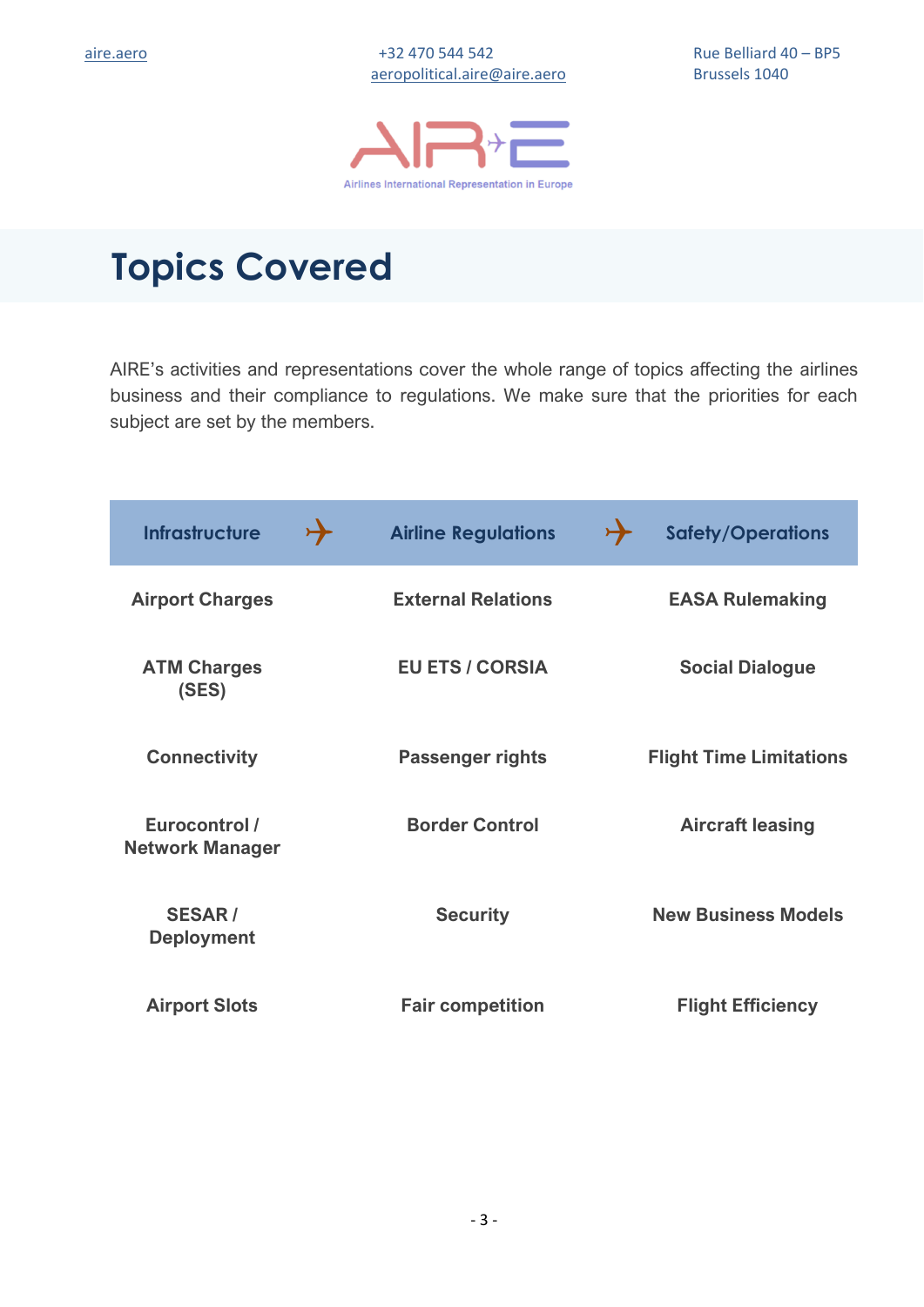

### **Governance and Day-to-Day Work**

#### **Governance**

AIRE's day-to-day activities are supported by two decision-making bodies.

Annual General Meeting:

- Open for participation to all full members
- One member  $=$  one vote

Board of Directors:

- Representation by country (one or more Director(s) per country)
- Consensus-based decision making

#### **Secretariat and Task Forces**

Day-to-day work is carried out by the team of industry experts. We provide platforms to exchange views between the Secretariat team and our members in the form of topic-based Task Forces.

Currently, AIRE hosts **5** Task Forces:

- **Airport Slots**
- **Sustainability & Environment**
- **Passenger Rights**
- **Social Dialogues**
- **COVID-19 Recovery**

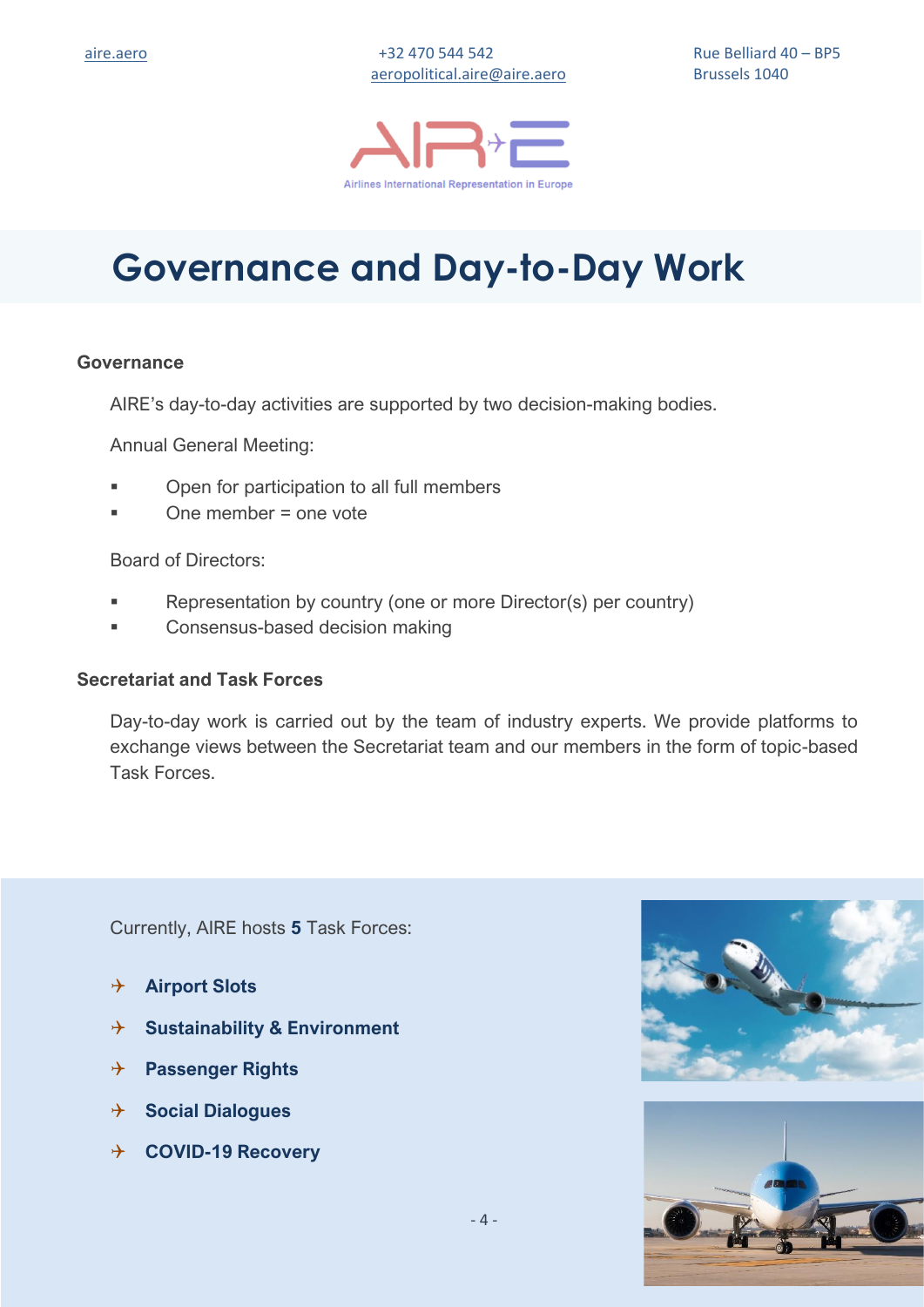

### **AIRE Membership**

Membership in our Association is open to all airlines, all business models and sizes, subject to approval by the Board of Directors.

#### **Full member**

This is an opportunity for airlines to have a professional community where they can exchange information, transfer know-how and develop joint initiatives. It provides a network to consult on operational and technical matters.

Members are continuously supported by our Secretariat on specific issues relating to their particular airline. AIRE makes sure that the Secretariat team develop and maintain professional and personal openness with our Members.

#### **Associate member**

This model gives aviation service providers access to our member airlines and the opportunity to inform airlines regularly about their services. The programme is open to any company or organisation that provides a service to AIRE member airlines or their customers.

Associate members participate in AIRE meetings and social events, receive daily press reviews, and can access information on all current issues.

### **Membership Fees for 2022**

- **Minimum fee: €13.750**
- **Maximum fee: €75.000**

 $\rightarrow$  Fee categories are based on RPKs.

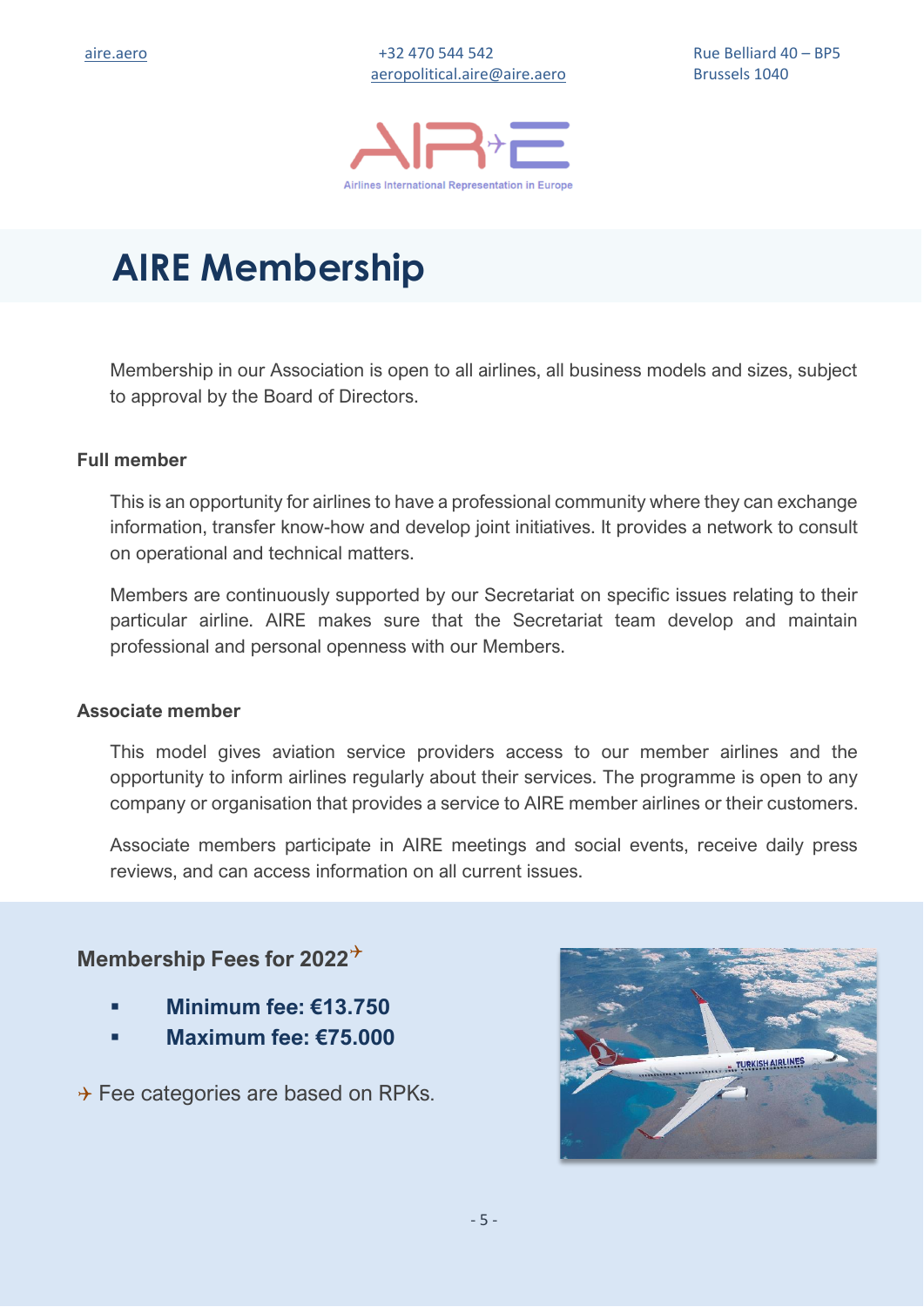[aeropolitical.aire@aire.aero](mailto:aeropolitical.aire@aire.aero) Brussels 1040

[aire.aero](https://aire.aero/) +32 470 544 542 Rue Belliard 40 – BP5



## **Current AIRE Members**

**Member Airlines**





**Associate Members**



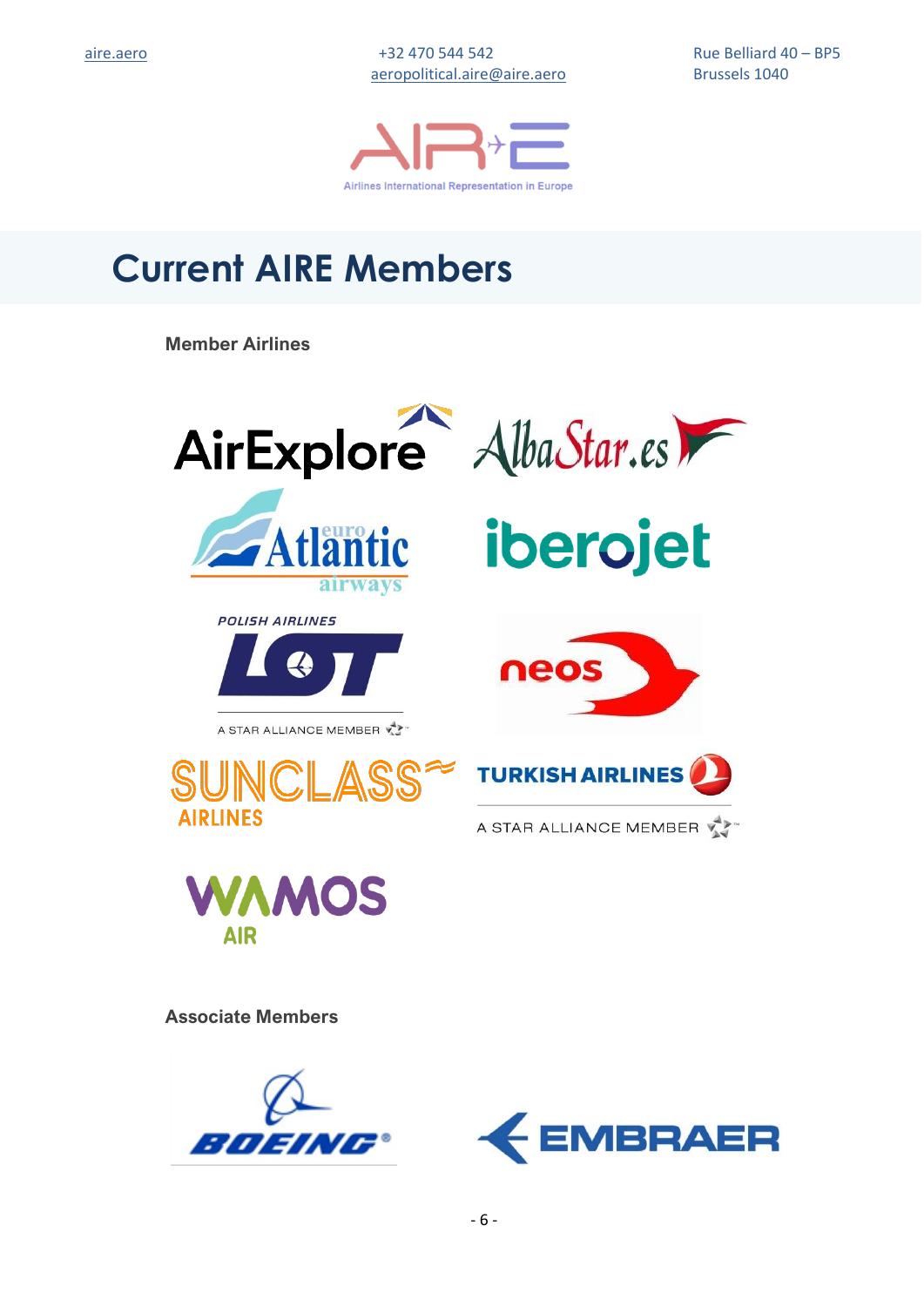

### **AIRE Partnerships**

AIRE is determined to cooperate with other airline associations and aviation stakeholders on issues of common interest. By preparing joint positions and sharing good, AIRE has developed trusting relationships with industry players, beyond a formal cooperation.

The Association is a key contributor to the activities of the **Eurocontrol Network Management Board** and **EASA**, to the correct implementation of the **Single European Sky** performance scheme and to the discussions on a sustainable future for **Eurocontrol**.

Our partner associations, among others, include:



AIRE is also involved in:



as an observer in multiple committees as an active member





 **Industry Consultation Body (ICB)** – as a contributing member

**Social Dialogue Project** – as a Social Partner on employment matters in aviation

For swift and efficient cooperation, AIRE has an office established in Eurocontrol in Brussels.